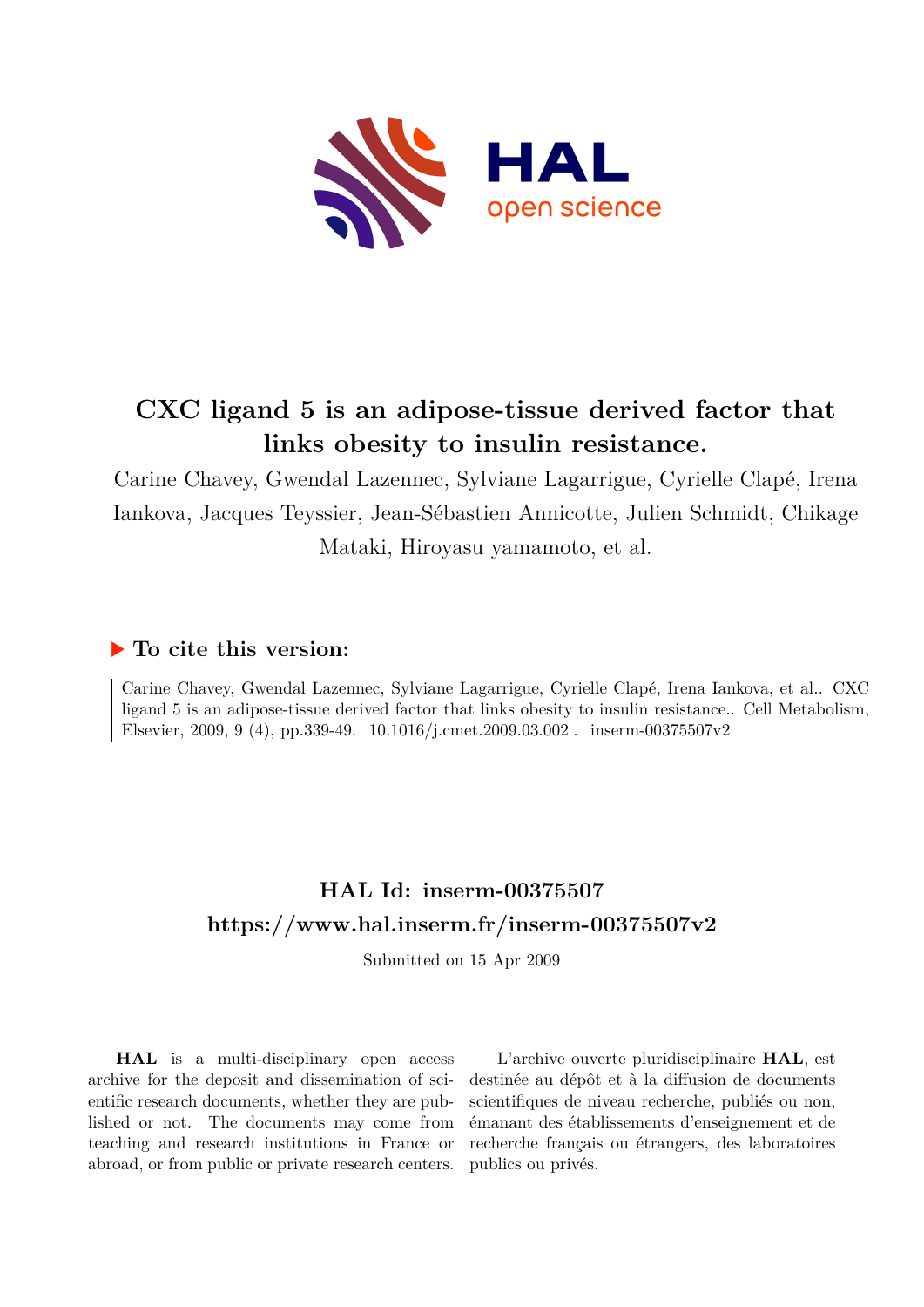# *CXC ligand 5 is an adipose-tissue derived factor that links obesity to insulin resistance*

Carine Chavey <sup>12</sup>, Gwendal Lazennec<sup>3</sup>, Sylviane Lagarrigue <sup>12</sup>, Cyrielle Clapé <sup>12</sup>, Irena Iankova <sup>12</sup>, Jacques Teyssier <sup>12</sup>, Jean-Sé **bastien Annicotte** 2 1 **, Julien Schmidt** <sup>1</sup> **, Chikage Mataki** <sup>4</sup> **, Hiroyasu Yamamoto** <sup>4</sup> **, Rosario Sanches** <sup>5</sup> **, Anna Guma** <sup>5</sup> **, Vladimir Stich**   $^6$ , Michaela Vítková  $^6$ , Bénédicte Jardin-Watelet  $^7$ , Eric Renard  $^{8\,9}$ , Robert Strieter  $^{10}$ , Antoinette Tuthill  $^{11}$ , Gôkhan S. Hotamisligil <sup>12</sup>, Antonio Vidal-Puig <sup>11</sup>, Antonio Zorzano <sup>5</sup>, Dominique Langin <sup>6 13 14 15</sup>, Lluis Fajas <sup>1 2 8</sup>

*IRCM, Institut de recherche en canc rologie de Montpellier 1* <sup>é</sup> *INSERM : U896 , Universit*é *Montpellier I , CRLC Val d*'*Aurelle - Paul Lamarque F-34298 Montpellier,FR*

<sup>2</sup> Métabolisme et cancer INSERM : U834, *Université Montpellier I*, Centre de recherche Inserm 60, rue de navacelles 34090 *MONTPELLIER,FR*

*Cellules souches m senchymateuses, environnement articulaire et immunoth rapies de la polyarthrite rhumatoide 3* <sup>é</sup> <sup>é</sup> *INSERM : U844 , IFR3 , Universit*é *Montpellier I , H*ô*pital Saint Eloi - B*â*timent INM 80 rue Augustin Fliche BP 74103 - 34091 Montpellier cedex 5,FR*

*IGBMC, Institut de G n tique et de Biologie Mol culaire et Cellulaire 4* <sup>é</sup> <sup>é</sup> <sup>é</sup> *INSERM : U964 , CNRS : UMR7104 , Universit*é *de Strasbourg , Parc D*'*Innovation 1 Rue Laurent Fries - BP 10142 67404 ILLKIRCH CEDEX,FR*

*Institute for Research in Biomedecine, and Departement de Bioquimina Biologia Molecular 5 Universitat de Barcelona , Gran Via de les Corts Catalanes, 585 08007 Barcelona,ES*

*Department of Sport Medicine and Obesity Unit 6 Charles University , Inserm 3rd Faculty of Medicine Prague,CZ*

*CNRS/Bio-Rad 7 CNRS : FRE3009 , Cap Delta / Parc Eurom*é*decine 1682, rue de la Valsi*è*re CS 61003 34184 MONTPELLIER Cedex 4,FR*

*CHU Arnaud de Villeneuve 8 CHRU Montpellier , H*ô*pital Arnaud de Villeneuve, F-34295 Montpellier,FR*

*CPID, Centre de pharmacologie et innovation dans le diab te 9* <sup>è</sup> *CNRS : UMR5232 , CHRU Montpellier , Universit*é *Montpellier I , Facult*<sup>é</sup> *de Pharmacie - bat. D 15 Av Charles Flahault - 14491 34093 MONTPELLIER CEDEX 5,FR*

*Department of Medecine 10 University of Virginia , P.O. Box 800793 Health Sciences Center School of Medicine Charlottesville, VA 22908-0395,US*

*Metabolic Research Laboratories 11 University of Cambridge , Institute of Metabolic Science Box 289, Level 4 Addenbrooke*'*s Hospital Cambridge CB2 0QQ,GB*

*Harvard School of Public Health, Department of Genetics and Complex Diseases, Boston 12 University of Harvard , Department of Genetics and Complex Diseases 665 Huntington Avenue Boston, Massachusetts 02115 617.432.0054,US*

*I2MR, Institut de m decine mol culaire de Rangueil 13* <sup>é</sup> <sup>é</sup> *INSERM : U858 , IFR31 , IFR150 , Universit*é *Paul Sabatier - Toulouse III , Institut Louis Bugnard 1, avenue Jean Poulhes BP 84225 31432 TOULOUSE CEDEX 4,FR*

*Laboratoire de Biochimie 14 Institut F*é*d*é*ratif de Biologie de Purpan , CHU Toulouse , 31000 Toulouse,FR*

*IFRLB, IFR Louis Bugnard 15 CNRS : IFR31 , INSERM : IFR31 , CHU Toulouse , Universit*é *Paul Sabatier - Toulouse III , B*â*timents L3 L1 1 Avenue Jean Poulhes 31403 TOULOUSE CEDEX 4,FR*

\* Correspondence should be adressed to: Lluis Fajas <lluis.fajas@valdorel.fnclcc.fr >

# **Abstract**

**We show here high levels of expression and secretion of the chemokine CXCL5 in the macrophage fraction of white adipose tissue (WAT). Moreover, we find that CXCL5 is dramatically increased in serum of human obese compared to lean subjects. Conversely, CXCL5 concentration is decreased in obese subjects after a weight reduction program, or in obese non-insulin resistant, compared to insulin resistant obese subjects. Most importantly we demonstrate that treatment with recombinant CXCL5 blocks insulin-stimulated glucose uptake in muscle in mice. CXCL5 blocks insulin signaling by activating the Jak2/STAT5/SOCS2 pathway. Finally, by treating obese, insulin resistant mice with either anti-CXCL5 neutralizing antibodies or antagonists of CXCR2, which is the CXCL5 receptor we demonstrate that CXCL5 mediates insulin resistance. Furthermore CXCR2**−**/**− **mice are protected against obesity-induced insulin resistance. Taken together, these results show that secretion of CXCL5 by WAT resident macrophages represents a link between obesity, inflammation, and insulin resistance.**

**MESH Keywords** Adipose Tissue ; cytology ; drug effects ; metabolism ; Animals ; Chemokine CXCL5 ; deficiency ; genetics ; metabolism ; Gene Expression Regulation ; drug effects ; Humans ; Insulin Resistance ; Macrophages ; drug effects ; metabolism ; Mice ; Obesity ; metabolism ; RNA, Messenger ; genetics ; metabolism ; Signal Transduction ; drug effects ; Thiazolidinediones ; pharmacology ; Tumor Necrosis Factor-alpha ; pharmacology

# **Introduction**

White adipose tissue (WAT) is primarily involved in energy storage in the form of triglycerides, and energy release in the form of free fatty acids. However, WAT is no longer considered only as a fat storage organ. Instead, WAT secrete numerous factors that play a role in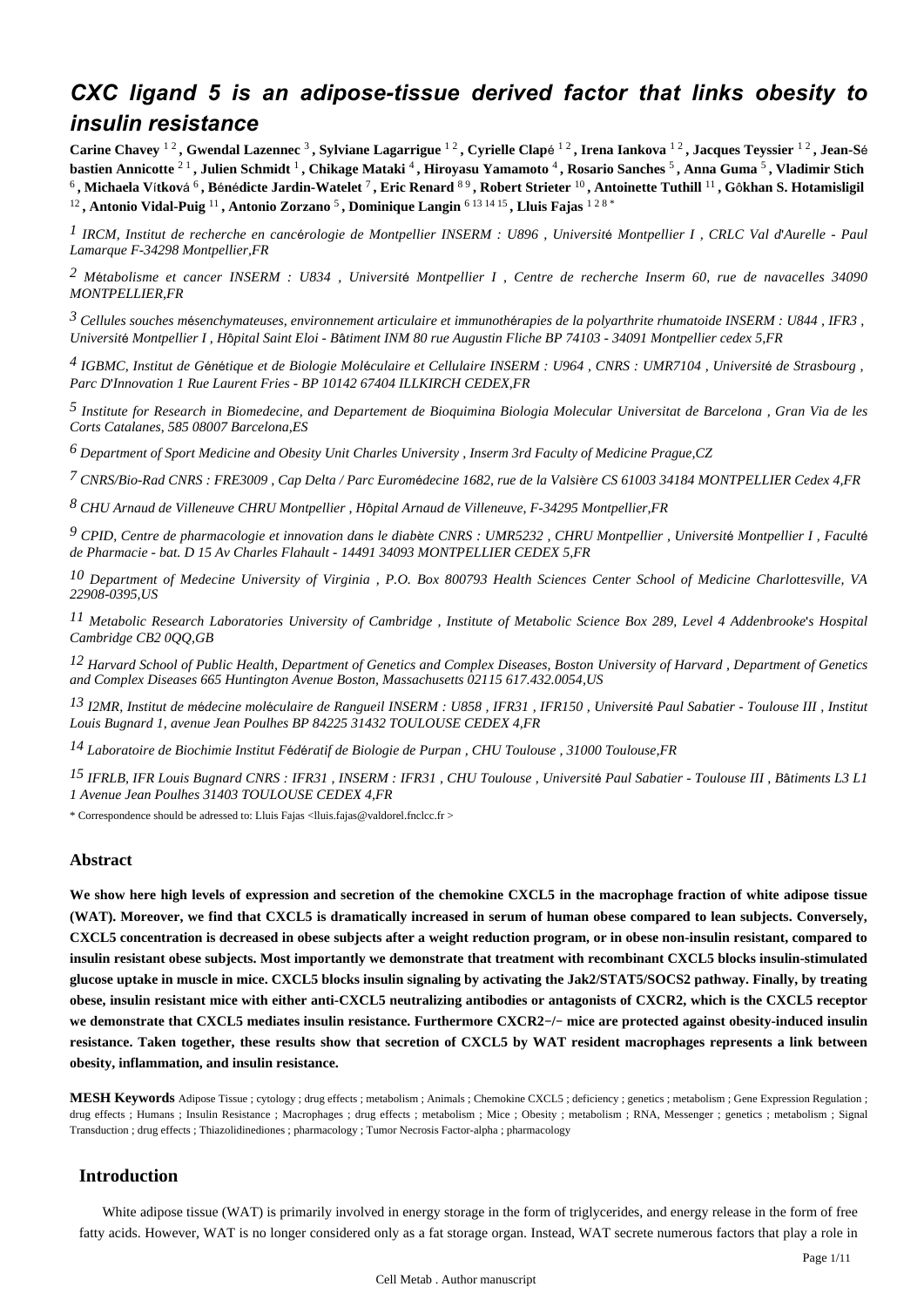several physiological and pathological processes including immunological response, angiogenesis, growth and differentiation, atherosclerosis, hypertension, glucose homeostasis, appetite regulation, and cancer (reviewed in (Ahima and Flier, 2000 ; Trujillo and Scherer, 2006 )). External factors such as nutritional status, stress, physical exercise, infection or trauma, will affect WAT biology through various signaling pathways including growth factors and fatty acids. In turn, WAT will then signal other organs in an endocrine manner, thereby transmitting a metabolic, proliferative, growth, or differentiation response. Adipose tissue derived factors are secreted by the different cell compartments of WAT, such as adipocytes or macrophages, and were initially characterized as regulators of metabolic processes, such as regulation of food intake, energy homeostasis, adipocyte differentiation, or insulin sensitivity. Subsequently, it was found that adipose tissue derived factors could modulate inflammatory processes. These factors include WAT-specific factors, such as leptin, adiponectin, and well-known cytokines secreted by several cell types, such as TNFα, IL-6, IL-8, IL-1, or monocyte chemoattractant protein-1 (MCP-1). Increased WAT mass, such as observed in obese subjects is correlated with chronic systemic inflammatory response, demonstrated by increased infiltration of macrophages in WAT (Weisberg et al., 2003 ; Xu et al., 2003 ). This inflammatory state results in the development of obesity-associated pathologies including atherosclerosis, hypertension, non alcoholic steatohepatitis, and insulin resistance. These obesity-associated pathologies are the result, at least in part, of changes in the secretion of adipose tissue derived factors, and illustrates the link between inflammatory state and metabolic response (Hotamisligil, 2006 ).

Chemokines are proinflammatory cytokines that stimulate leukocyte chemoattraction and are produced in response to infectious and other inflammatory stimuli by a number of different cell types. To date more than 50 proinflammatory cytokines or chemokines have been identified and have been classified into four groups according to the location of the conserved cysteine residues: CXCL, CCL, CL, and CX3CL (Zlotnik et al., 2006 ). These chemokines specifically recruit different cell types to an inflammatory site. CXCL5 or epithelial neutrophil activating peptide (ENA-78) is a cytokine belonging to the family of chemokines that is mainly implicated in the chemotaxis of inflammatory cells through the generation of local concentration gradients (Walz et al., 1991 ; Walz et al., 1997 ). It has been shown, to be a recruiter of neutrophils and involved in their activation, through interaction with the CXCR2 receptor. This C–X–C chemokine has been implicated in pulmonary disease, lung cancer, arthritis, and other pathological states (Walz et al., 1991 ; Walz et al., 1993 ; Wislez et al., 2004 ). In the present study we show that CXCL5 is expressed at high levels in WAT, in particular in the macrophage fraction. We further show that circulating levels of CXCL5 are associated with human obesity and insulin resistance, and demonstrate inhibitory effects of the cytokine in insulin-induced glucose transport in muscle cells. Consistent with a role in insulin resistance, we show that treatment of obese, insulin resistant mice with either neutralizing anti-CXCL5 antibodies or CXCR2 antagonists results in an overall decrease in fasting glycemia, and improved insulin sensitivity. Finally, we show that CXCR2 (−/−) mice are resistant to diet-induced insulin resistance and diabetes.

# **Results**

#### **CXCL5 is expressed by WAT resident macrophages**

Global analysis of cytokine expression in insulin-sensitive tissues highlighted the presence of high levels of CXCL5 protein expression in WAT in mice, compared to liver or muscle (fig. 1A ), suggesting that CXCL5 could be an adipose tissue derived factor. Consistent with this hypothesis, CXCL5 was found to be secreted by WAT explants in culture (fig. 1B ). Furthermore, fractionation of human subcutaneous WAT by collagenase digestion showed that the stromal vascular fraction (SVF) expressed higher levels of CXCL5 than did mature adipocytes, as assessed by real-time PCR analysis (fig. 1C ). A more detailed analysis by immunoselective isolation demonstrated that the major contribution to CXCL5 concentration was from macrophages from the SVF of human WAT (fig. 1C ). Isolation of specific cell types was validated with specific markers of each fraction (suppl. table 1 ). The observed high levels of expression in WAT could point to the participation of CXCL5 in adipogenesis. To address the role of CXCL5 in adipocyte differentiation, we first analyzed CXCL5 mRNA expression during this process. CXCL5 mRNA was highly expressed in mouse and human preadipocytes whereas its expression progressively decreased during adipocyte differentiation (fig. 1D and 1E ). PPARγ mRNA level is showed as specific marker of adipocyte differentiation (suppl. Fig. 1 ). This result suggested that CXCL5 was not critical for adipogenesis. To demonstrate this hypothesis the effects of recombinant CXCL5 on 3T3-L1 preadipocyte differentiation were evaluated. 3T3-L1 cells differentiated into adipocytes, as measured by the expression of the adipocyte marker aP2, regardless of the absence or the presence of CXCL5 (fig. 1F ). Altogether these results suggested that CXCL5 is an adipose tissue derived factor secreted by WAT macrophages.

#### **CXCL5 expression and secretion is increased in obesity**

The inflammatory state associated with obesity includes macrophage infiltration in WAT, and increased cytokine secretion by these macrophages. Since it is expressed in WAT macrophages (fig. 1C ), we hypothesized that CXCL5 expression would be increased in obesity. Consistent with this hypothesis CXCL5 secretion in WAT explants from obese db/db mice was markedly increased compared to non-obese control mice (2.5-fold, fig. 2A ). Most interestingly, circulating serum CXCL5 concentration was increased 2-fold in obese ob/ob and db/db and high fat diet-fed mice compared to lean mice (fig. 2B ). Interestingly TNFα levels were also increased in high fat diet fed mice (fig. 2C ). These results prompted us to analyze CXCL5 concentration in human obese subjects. Similar to the results observed in mice, CXCL5 serum concentration was significantly increased in an obese French population, compared to lean control subjects (median:1545 [295–25900] versus 970 [395–2790] pg/ml, p=0,025) (fig. 2D ). Control subjects were age and gender matched, and the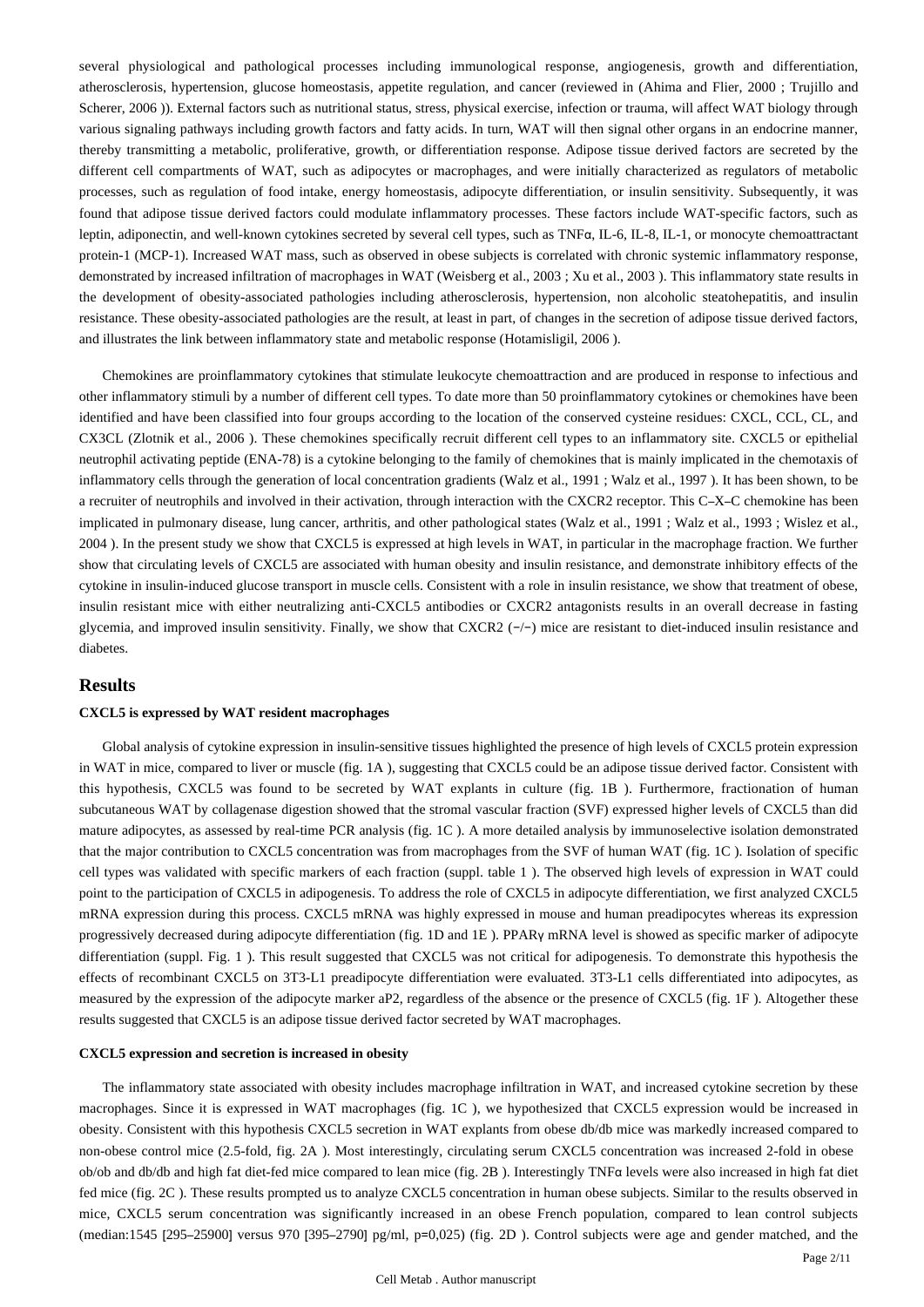observed differences were independent of age and gender as calculated by Wilcoxon-Mann-Whitney test (p=0.19). As expected serum leptin levels were also increased in the obese population (from 12..37 ±5.83 in lean to 119.87 ±22.93 in obese) Similar results were observed when an English cohort was analyzed (suppl. Fig. 2 ). To further demonstrate a positive correlation between body weight and CXCL5 circulating levels, calorie restriction experiments were performed. Obese women were subjected to very low calorie diet (VLCD, 800kcal/d) for a period of 4 weeks (Vitkova et al., 2007 ). An average decrease of 7% in body weight was observed during VLCD. Strikingly, the weight loss is associated with a decrease of 10% in serum CXCL5 concentration (median: 2230 versus 2040 pg/ml, p= 0,006), suggesting that CXCL5 circulating concentration is controlled by WAT (fig. 2E ).

#### **CXCL5 mediates insulin resistance**

Some of the insulin desensitizing effects observed during obesity development are mediated by adipokines. The positive association of CXCL5 concentration with obesity suggested that this chemokine could be a mediator of insulin resistance. The biological effects of CXCL5 are mediated through interaction with the chemokine receptor CXCR2. To investigate the role of CXCL5 in insulin resistance, we first aimed to identify tissues that are potentially responsive to CXCL5. Expression analysis in insulin-sensitive tissues showed that CXCR2 mRNA was expressed at higher levels in muscle than in liver or WAT (fig. 3A ). The physiological effects of CXCL5 in muscle were next analyzed. Incubation of isolated soleus muscles with recombinant CXCL5 resulted in a diminution of insulin-stimulated glucose transport in this tissue (fig. 3B ). This suggested a role of CXCL5 in mediating insulin resistance. Strikingly, CXCL5 treatment inhibited insulin-induced Akt phosphorylation (fig. 3C , from 10- to 6-fold), which was consistent with the observed decrease in glucose transport in CXCL5-treated muscles (fig. 3B ). Similarly, CXCL5 inhibited Akt phosphorylation also in primary cultures of mouse embryonic fibroblasts (MEFs) (fig. 3C ). A more in detail analysis suggested that CXCL5 was inhibiting, insulin signaling through activation of the JAK/STAT pathway, and consequently through increasing the expression of SOCS2, which is a known inhibitor of the insulin receptor, and increasing the activity of Stat5 signaling up to 2.5-fold (fig. 3D–E ). Strikingly, SOCS 2 regulation by CXCL5 is blunted by a Jak2 inhibitor, AG490 and by CXCR2 antagonist treatments (fig. 3D ). From these results we concluded that CXCL5 could block insulin signaling in muscle through activation of the Jak/STAT/SOCS pathway through the CXCR2 receptor. We attempted next to demonstrate a positive correlation between insulin resistance and serum CXCL5 concentration in mice. Obese db/db mice were treated with the insulin-sensitizing drug rosiglitazone. This resulted, as expected in a decrease in glycemia (suppl. Fig. 3 ). Decreased circulating glucose concentration was significantly associated with a 30% decrease in serum CXCL5 concentration in rosiglitazone-treated mice (fig. 3F ).

We next examined the relationship between CXCL5 and insulin sensitivity in a population of obese subjects. The subjects (n=52) were stratified into two groups according to HOMA values, as a measure of insulin resistance index. Clinical parameters of the subjects are summarized in supplemental table II. We found that serum CXCL5 concentration was higher in insulin-resistant compared to non insulin-resistant obese subjects, suggesting that CXCL5 circulating levels are causative of insulin resistance in these subjects (fig. 3G ; IR: 3960pg/ml versus non IR: 3110pg/ml, p=0,021). Furthermore, we have analyzed CXCL5 serum levels in a human model of non-obese insulin resistance. We show that lipodystrophic patients, who are insulin resistant do not have increased levels of CXCL5 (fig. 3H ). We can conclude from this data that it is CXCL5 that induces insulin resistance, and not the opposite. Taken together these results suggested that CXCL5 is involved in the development of insulin resistance during obesity.

#### **Inhibition of CXCL5 signaling in insulin resistant mice improves insulin sensitivity**

To unequivocally demonstrate the participation of CXCL5 in obesity-induced insulin resistance we analyzed the effects of CXCL5 inhibition in two mice model of insulin resistance. C57BL/6 mice rendered obese by feeding high fat diet for 12 weeks, and obese db/db mice were treated every other day with intraperitoneal injection of neutralizing anti-CXCL5 antibody or control IgG. After one week of treatment, a significant decrease in fasting glucose was observed in mice injected with anti-CXCL5 compared to mice injected with control IgG (figure 4A and 4B ). Anti-CXCL5-treated obese mice were more sensitive to insulin as measured by fasted insulin level (figure 4C and 4D ) and by insulin tolerance test (figure 4E and 4F ). Moreover, treatment with anti-CXCL5 improved glucose tolerance during an intraperitoneal glucose tolerance test in both mouse models of obesity (figure 4G and 4H ).

Since CXCL5 signaling is mediated by the CXCR2 receptor, we next studied the impact of a selective antagonist of CXCR2, SB225002, on insulin sensitivity. Obese C57BL/6 mice were treated daily with intraperitoneal injection of SB225002 (100mg/kg) for 10 days. Similar to the effect of neutralizing antibody, SB225002 treatment also decreased fasting glucose and insulin level (figure 5A and 5B ), and increased insulin sensitivity and glucose homeostasis as demonstrated by insulin and glucose tolerance tests (fig. 5C and 5D ). No differences in body weight or food intake were observed as a result of either SB225002 or anti-CXCL5 antibody treatments, suggesting a direct rather than a secondary effect (supplementary fig. 4A, 4B and 4C ). Since CXCL5 is secreted in normal mice we tested the effect of the treatments in these mice. Even in these SB225002- and anti CXCL5 treated lean mice a significant increase in glucose clearance was observed (suppl. fig. 5B ).

To unequivocally demonstrate the participation of the CXCL5-CXCR2 signaling axis in insulin sensitivity we next analyzed the phenotype of CXCR2 −/− mice. The most concluding observation was the protection of CXCR2−/− mice to obesity-induced insulin resistance (fig. 6 ). Fasting glucose concentration remained normal in CXCR2−/− mice fed high fat diet, compared to CXCR2+/+ mice (fig.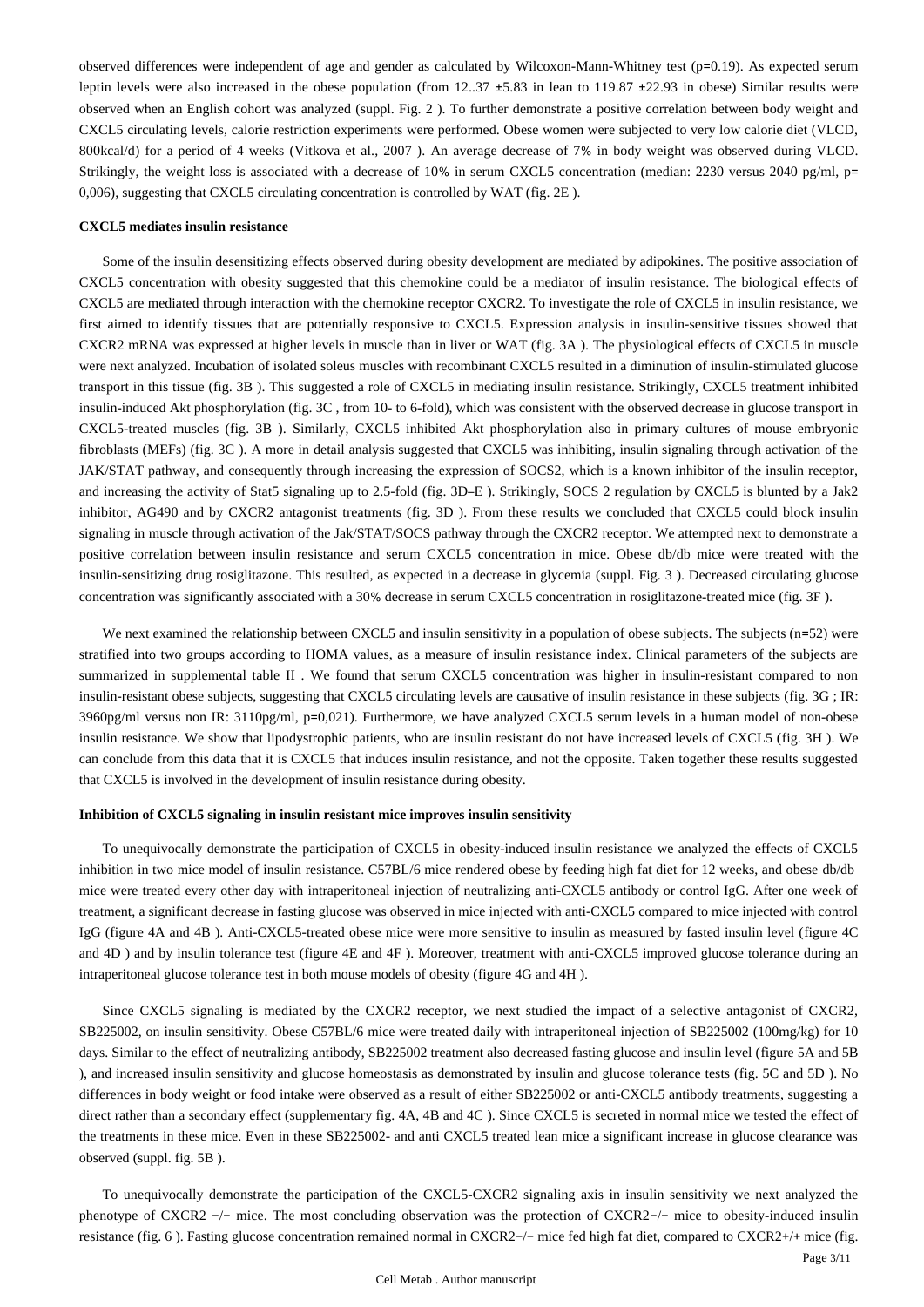6A ). Surprisingly, an increase in fasted insulin levels was observed suggesting that the genetic deletion of CXCR2 could also affect other pathways (fig. 6B ). Moreover, no differences in body weight or food intake were observed (fig. 6C and 6D ) whereas improved insulin sensitivity and glucose tolerance in both chow and high fat diet CXCR2−/-, compared to +/+ mice were observed (fig. 6E and 6F). Interestingly, genetic CXCR2 ablation or CXCR2 antagonist treatment are more effective than CXCL5 blocking, suggesting that other CXCR2 ligands could be involved in this pathway. Strikingly, circulating levels of CXCL1 and CXCL2, which are also CXCR2 ligands, are increased in mice models of obesity, although to a lesser extent than CXCL5. Taken together these results show that CXCL5 plays a major role in insulin resistance.

#### **CXCL5 is regulated by TNF**α

We finally analyzed the molecular mechanisms implicated in the observed increase in CXCL5 expression in the macrophage fraction of WAT. WAT secretes large amounts of TNFα in obese states, suggesting that this cytokine could regulate the expression of CXCL5. This was shown by the observation that CXCL5 secretion by human WAT explants was increased upon treatment with TNFα for 24h (fig. 7A ). TNFα is a key factor regulating CXCL5 level in WAT since we demonstrated that CXL5 mRNA expression is strongly decreased in WAT from obese ob/ob TNFα receptor -/- mice compared to the ob/ob mice (fig. 7B). Furthermore, we showed in WAT explants from mice that TNFα-induced CXCL5 secretion were reduced by cotreatment with the PPARγ agonist rosiglitazone, which is known to antagonize the effects of TNFα (fig. 7C ). Similar results were observed when THP-1 macrophages, instead of WAT explants were treated with TNFα (fig. 7D ). Moreover, increased CXCL5 secretion in response to TNFα correlated to increased CXCL5 mRNA expression in these cells (fig. 7E ). Rosiglitazone cotreatment of the cells also resulted in a reduction of TNFα pro-secretory (fig. 7D ) and mRNA stimulation effects (fig. 7E ). This suggested that TNFα regulation of CXCL5 expression is at the transcriptional level. Computational analysis of the human CXCL5 promoter sequence revealed the presence of several NFκB binding sites located upstream of the transcription start site, which could mediate the effects of TNFα. Transient transfection experiments using the CXCL5 promoter driving the expression of the luciferase gene demonstrated a 6.5-fold increase in CXCL5 promoter activity upon stimulation of the transfected cells with TNFα (fig. 7F ). Similar to that observed when mRNA levels were analyzed (fig. 7E ) the induction of CXCL5 promoter activity by TNFα was reduced by rosiglitazone co-treatment in cells cotransfected with PPARγ (fig. 7F ). To demonstrate that the regulation of the CXCL5 promoter in response to TNFα is mediated by NFκB, chromatin immunoprecipitation (ChIP) studies were performed using a specific anti-p65 antibody, or preimmune serum in THP-1 cells. No amplification of the CXCL5 promoter was observed when non-specific antibodies were used to immunoprecipitate the chromatin (IgG, Figure 7G ), whereas a specific fragment corresponding to the NFκB binding site of the CXCL5 promoter was amplified when chromatin of TNFα-treated cells was immunoprecipitated with an anti-NFkB antibody (fig. 7G ). Furthermore, rosiglitazone treatment resulted in decreased binding of p65 to this site, which was consistent with the transfection data (fig. 7F). Altogether, these results suggest that TNFα triggers the expression of CXCL5 in WAT through the NF κB pathway.

# **Discussion**

The most important finding in this study is the insulin sensitizing effects of both anti-CXCL5 neutralizing antibodies, and CXCR2 antagonists. This finding underscores a role of WAT-secreted CXCL5 in the development of insulin resistance in obese subjects, and validates an anti-CXCL5 therapy for the treatment or prevention of obesity-induced insulin resistance.

WAT participation in metabolic control goes beyond its well known task as a lipid storage organ. Two major physiological functions of WAT account for this participation. First, under normal conditions WAT participates in the clearance of circulating TG and FFA. Increased circulating FFA, such as observed during obesity leads to accumulation of TG in non WATs, such as muscle, liver or pancreas, resulting in decreased glucose utilization in these tissues and pancreatic toxicity, finally leading to insulin resistance and diabetes (Waki and Tontonoz, 2007 ). The second major role of WAT in the control of metabolism is the secretion of adipose tissue derived factors, such as leptin, resistin, adiponectin, or TNFα, which may have both paracrine and endocrine effects on several biological functions including energy homeostasis, lipid and glucose metabolism, insulin sensitivity, and inflammation (reviewed in (Badman and Flier, 2007 ; Rosen and Spiegelman, 2006 )). Obesity is characterized by progressive macrophage infiltration in WAT, which is positively correlated with insulin resistance (Clement et al., 2004 ; Di Gregorio et al., 2005 ; Weisberg et al., 2003 ; Wellen and Hotamisligil, 2005 ). Although the relative contribution of macrophages, compared to the contribution of adipocytes, to the development of obesity-related insulin resistance is still not clear, recent studies have underscored the important role of macrophage-secreted cytokines in insulin resistance (Wellen and Hotamisligil, 2005 ). Such is the case for the well-known effects of TNFα, IL-6, MCP-1, or IL-1b (reviewed in (Waki and Tontonoz, 2007 ; Wellen and Hotamisligil, 2005 )). More recently, MCP-1 cytokine and its receptor CCR2 have been shown to play a major role in macrophage infiltration in WAT, and in the development of diabetes (Sartipy and Loskutoff, 2003 ; Takahashi et al., 2003 ). Reduced macrophage accumulation, as observed in CCR2 receptor-deficient mice results in increased insulin sensitivity in these mice (Weisberg et al., 2006 ). A recent study demonstrated, however that the absence of MCP-1 does not attenuate obesity-associated macrophage recruitment into WAT or improve metabolic function, suggesting that MCP-1 is not critical for obesity-induced insulin resistance (Inouye et al., 2007 ). The dominant factor for macrophage recruitment to WAT and signaling to insulin sensitive tissues remains, therefore to be identified. CXCL5 could be, from our data one of these macrophage recruitment and insulin desensitizing WAT-secreted factors. In our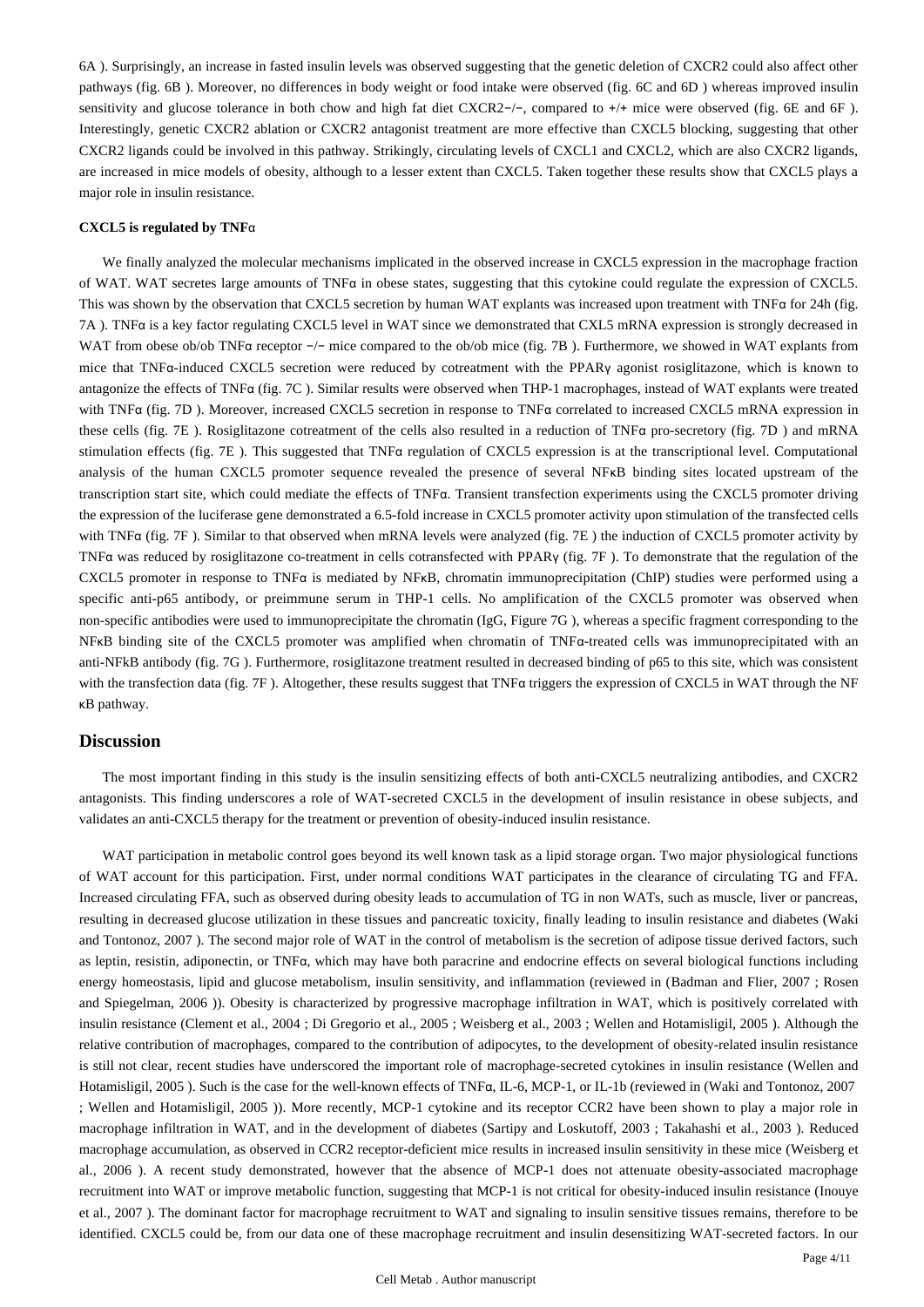study we have demonstrated increased expression of CXCL5, which is a WAT-secreted cytokine in obese human and mice. Similar to other adipokines, CXCL5 is expressed mainly in the macrophage fraction of WAT, and its role goes beyond the participation in the typical local inflammatory reaction that is characteristic of WAT in obese subjects. Interestingly we show that TNFα, which is secreted by both macrophages and adipocytes from WAT in obesity, controls the expression of CXCL5 in mouse and human. No CXCL5 regulation could be identified in Thp-1 macrophages upon treatment with sex steroids, dexamethasone, IBMX, saturated FFA or unsaturated FFA (suppl. fig. 7 ). Moreover, deletion of TNFα receptor in WAT from obese mice abolished CXCL5 mRNA expression in this tissue, proving that TNFα is a master regulator of CXCL5 during obesity. In addition this suggests that CXCL5 mediates the effects of TNFα on insulin resistance. Thiazolidinediones, which are PPARγ agonists used clinically as insulin sensitizers, reduce CXCL5 expression, likely through direct reduction of NFκB transcriptional regulation of CXCL5 promoter in response to TNFα stimulation. This is consistent with previously reported effects of PPARγ in the inhibition of the NFkB pathway (Ricote et al., 1998 ).

Our results show that CXCL5 promotes insulin resistance. This is supported, by the following data: First , increased circulating CXCL5 in human obese subjects correlates with increased insulin resistance. Second , amelioration of insulin sensitivity, such as observed during a very low calorie diet in human obese subjects, or as a response to rosiglitazone treatment in mice correlates with decreased levels of CXCL5. Third , CXCL5 impairs glucose uptake in isolated muscles. Fourth , treatment of obese, insulin resistant mice with anti-CXCL5 blocking antibodies results in modest, but consistent amelioration of insulin sensitivity in these mice. Finally, and most importantly, CXCR2(−/−) mice show improved insulin sensitivity and are resistant to diet-induced insulin resistance and diabetes.

These effects of CXCL5 are not related, or at least not only related to neutrophil migration or the control of local inflammatory reaction in WAT. CXCL5 function is rather related to the negative modulation of the insulin signaling pathway in distant muscle cells. In line with this hypothesis is the observation that CXL5 inhibits Akt phosphorylation in isolated muscles in response to insulin, which correlates with decreased glucose uptake in these CXCL5-treated muscle cells. This decrease of insulin-induced phospho-Akt is the result of the activation of the Jak2/STAT5 pathway by CXCL5 and the induction of SOC2 expression, which is well known to inhibit insulin signaling (Starr et al., 1997 ). The effects of CXCL5 in muscle are likely mediated by the CXCR2 receptor. This is consistent with the insulin sensitizing effects that result from the treatment of insulin resistant mice with CXCR2 antagonists. Interestingly this receptor is expressed in cells other than muscle cells, such as endothelial, pulmonary, or intestinal epithelial cells suggesting that increased CXCL5 circulating levels, such as observed in obesity could be involved in the development of obesity-related pathologies other than insulin resistance, such as atherosclerosis and other inflammatory diseases. Studies aiming to elucidate the role of WAT-secreted CXCL5 in all these obesity-related pathologies are likely to be forthcoming in the near future. Inhibiting CXCL5 secretion or function in obese individuals not only ameliorate their insulin sensitivity, but could also decrease the risk of developing other major obesity-related pathologies. Inhibition of CXCL5 signaling should be therefore considered as a therapeutic tool for the treatment of the metabolic syndrome.

# **Materials and Methods**

# **Materials**

All chemicals, except if stated otherwise, were purchased from Sigma (St-Louis, Missouri). Recombinant human TNFα and recombinant mouse CXCL5 were purchased from AbCys s.a. (France) and R&D systems (France), respectively. Rosiglitazone was purchased from Molekula (France).

#### **Animals and Experimental Design**

Male ob/ob mice, male db/db mice and male C57BL/6 mice were purchased at 8–9 weeks of age from Charles River laboratory. Male CXCR2 −/− mice were purchased at 9 weeks of age from Jackson Laboratory. Animals were maintained according to European Union guidelines for use of laboratory animals. In vivo experiments were performed in compliance with the French guidelines for experimental animal studies (Agreement No. B-34-172-27). For the diet-induced obesity model, 6-weeks-old C57BL/6 mice were fed ad libitum with a diet including 45% from fat (TestDiet) for 12 weeks. For antibody treatment, the neutralizing CXCL5 antibody we purchased from Dr. Strieter and injected every to other day as described previously (Arenberg et al., 1998 ). The neutralizing CXCL5 antibody has been shown to inhibit rat peritoneal neutrophil recruitment to recombinant CXCL5 in vivo (Halloran et al., 1999 ). For antagonist treatment, SB225002 was synthetized as previously described (White et al., 1998 ) and injected in intraperitoneal everyday for 9 days (100mg/kg). For rosiglitazone treatment, 11 weeks-old db/db mice were gaved with 20mg/kg everyday for 12 days. Body weights and glycemia was measured every 3 days and blood samples were collected. Food intake was measured every second day for 6 consecutive days.

For serum preparation, blood samples were collected. The blood let to clot for at least 30 minutes before centrifugation for 10 minutes at 1000×g.

For glucose tolerance test, 18h-fasted mice were injected i.p. with glucose (1.7g/kg) and glycemia were measured at time 0, 30, 60 and 90 min after injection. For insulin tolerance test, 8h-fasted mice were injected i.p. with insulin (0.75U/kg) and glucose level was measured at time 0, 20 and 40 min after injection.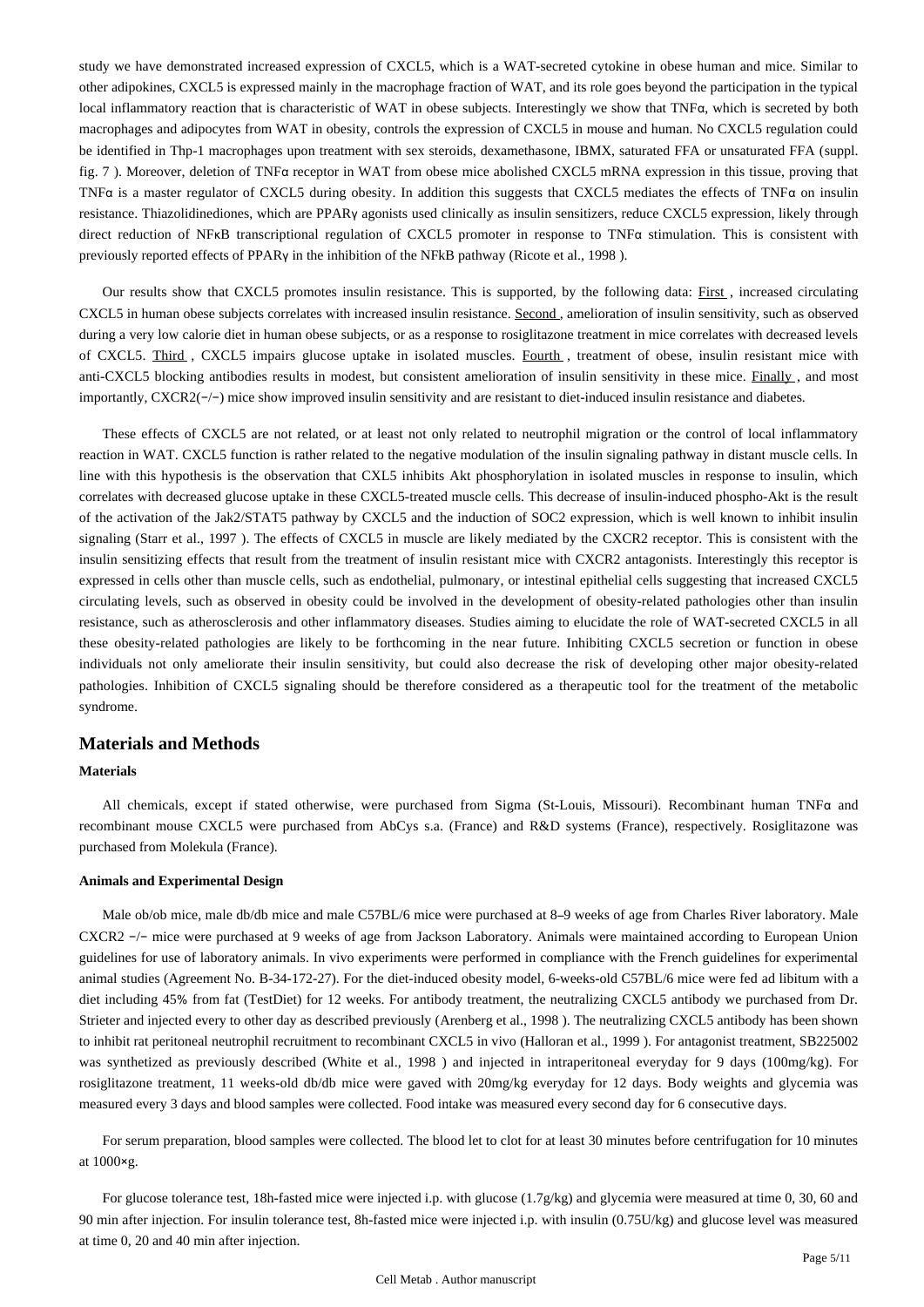#### **Human studies**

Serum samples, and subcutaneous abdominal WAT were obtained from subjects in agreement with French, Czech and English laws on biomedical research. Human adipocytes in primary culture were differentiated as described (Tiraby et al., 2003 ). The different cell types of human subcutaneous WAT were isolated as previously described (Curat et al., 2006 ). Human white adipose tissue was isolated as described (Tiraby et al., 2003 ). Results are expressed in pg/ml/g of tissue.

#### **WAT explants culture**

Fat pads from male C57BL/6 mice and/or db/db mice were dissected under sterile conditions, washed in Krebs Ringer Bicarbonate Hepes buffer (KRBH), minced finely, and incubated in 12-well tissue culture plates containing KRBH supplemented with 1% bovine serum albumin (BSA). The fat tissue samples were left unstimulated at 37°C under 5% CO2 for indicated time or were stimulated with vehicle (DMSO), TNFα (10ng/ml), rosiglitazone (10-<sup>6</sup> M) or co-treated with TNFα/rosiglitazone. At different time point, conditioned medium was removed and CXCL5 was measured by ELISA assay. At the end of experiment, fat tissue was removed and DNA extraction was done to normalize. Results are expressed in pg/ml/cells.

# **Protein extraction**

WAT, liver and muscle were removed from C57BL/6 mice and were homogenized by Polytron in TEG buffer (10mM Tris-Hcl, pH 7.4, 1.5mM EDTA and 10% glycerol) containing protease inhibitors cocktail (Roche). The mixture was then sonicated and the cellular debris were pelleted by centrifugation at 13,000g for 10 minutes at 4°C. CXCL5 level was analyzed by ELISA assay.

#### **ELISA and Bio-plex assay**

CXCL5 concentration in cellular extracts, conditioned medium and serum was determined by ELISA with Duoset kit (DY254 and DY443, R&D Systems) as recommended by the manufacturer. CXCL1 and CXCL2 concentrations in serum were evaluated by Bio-Plex Cytokine Assay (Bio-Rad) as recommended by the manufacturer.

#### **RNA Extraction and Reverse Transcriptase, Quantitative PCR**

Total RNA from cells and tissues were isolated with TRIzol reagent (Invitrogen) as described by the manufacturer. Reverse transcription was performed using 5 μg total RNA, random primers and MMLV enzyme (Invitrogen). Quantitative PCR was performed with FastStart DNA Master SYBR Green I kit (Roche, Manheim, Germany) on a Light Cycler instrument (Roche) as specified by the manufacturer. Ribosomal protein S9 (rS9) was used as an internal control. The sequence of the primers used is available upon request.

# **Cell culture, transient transfection, and glucose transport**

Preadipocytes 3T3-L1 cells were grown in DMEM supplemented with 10% fœtal bovine serum (FBS), 100U/ml penicillin and 100 μ g/ml streptomycin. 3T3-L1 cells were differentiated as previously described (Sarruf et al., 2005 ). To analyze CXCL5 effect on adipocyte differentiation, 3T3-L1 preadipocytes were differentiated with mix supplemented with recombinant mouse CXCL5 (50ng/ml). Glucose transport experiments were performed as previously described (Abella et al., 2005 ). Human monocytic cell line Thp-1 were grown in RPMI 1640 supplemented with 10% FBS, 100U/ml penicillin and 100 μg/ml streptomycin. Macrophage differentiation was induced by stimulating cells with TPA 100nM for 48h. Then, macrophages Thp-1 were maintained in DMEM 10% FBS and stimulated or not with TNF $\alpha$  (10ng/ml), rosiglitazone (10- $\delta$  M) or co-treated with TNF $\alpha$ /rosiglitazone for 18h. CXCL5 mRNA level was analyzed by Q-PCR. Secreted CXCL5 was measured by ELISA assay and normalized by DNA content. Fibroblastic 293T cells were grown in Dulbecco's Modified Eagle's Medium (DMEM) supplemented with 10% FBS, 100U/ml penicillin and 100 μg/ml streptomycin. Transient transfections were performed as described previously (Annicotte et al., 2005 ) and luciferase activity measurements were normalized for β-galactosidase activity to correct for differences in transfection efficiency. Graph values represent the mean of three independent experiments.

Primary MEFs were obtained from embryos at day 13.5 as previously described (Abella et al., 2005 )and maintained in DMEM supplemented with 25mM glucose and 10% FBS. MEFs were starved 1h in DMEM containing 0.2%BSA and then treated 30min with Jak2 inhibitor AG490 (50μM) or CXCR2 antagonist SB225002 ( $10^{-6}$ M) before to stimulate 1h with CXCL5 (300ng/ml). For insulin signaling, cells were stimulated with insulin  $(10^{-9} M)$  for 10min.

#### **Chromatin immunoprecipitation (ChIP)**

ChIP assays were performed as described previously (Annicotte et al., 2006 ). Briefly, proteins from Thp-1 cells were formaldehyde cross-linked to DNA. After homogenization, lysis and DNA sonication, proteins were then immunoprecipitated using anti-p65 antibody. After washing, DNA-protein-complexes were subsequently eluted and cross-linking was reversed by heating the samples at 65°C for 16 h. DNA was then purified using Qiagen PCR purification kit (Qiagen, Courtabœuf, France) and PCR amplification was performed using cxcl5 promoter-specific oligonuleotide primers.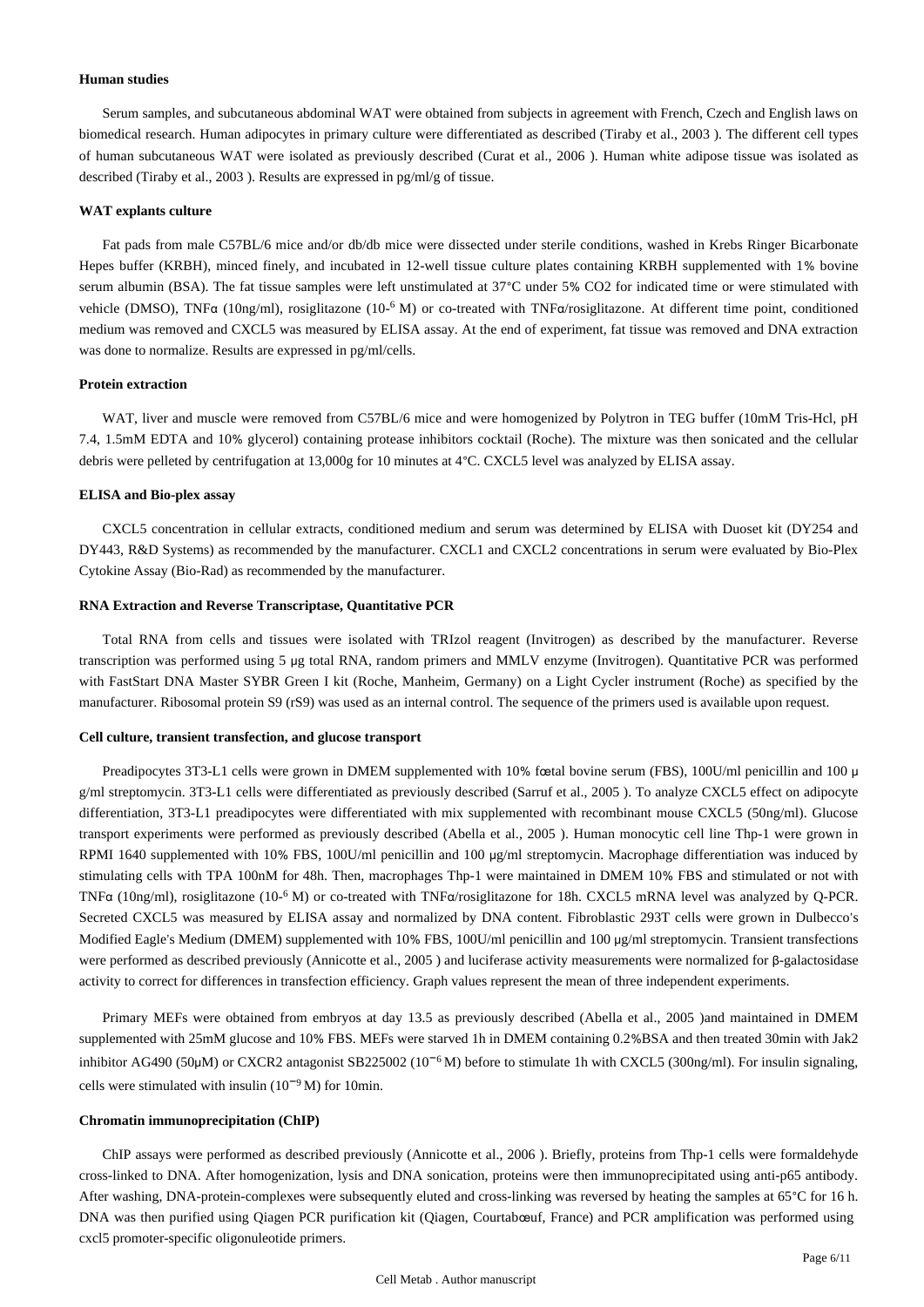#### **Plasmids**

Human CXCL5 promoter corresponding to −1359/+63 was cloned from breast cancer cell line MCF-7 using 5′-TCA GAA CCA GCC AGA AGA GGA-3′ and 5′-AGC GGA GAT TGG AGG AGC GAA GAT-3′ and subcloned in xp-2 luciferase reporter vector. CMV-GAL corresponds to the β-galactosidase gene under the control of the cytomegalovirus (CMV) promoter.

#### **Statistical analysis**

Data are presented as means ± SEM. Group means were compared by factorial analysis of variance (ANOVA). Upon significant interactions, differences between individual group means were analyzed by Fisher's protected least squares difference (PLSD) test. Differences were considered statistically significant at  $p < 0.05$  (\*),  $0.01 \le p \le 0.001$  (\*\*),  $p \le 0.001$  (\*\*\*).

In human studies, statistical comparisons were performed using non parametric Wilcoxon-Mann Whitney test (p values < 0.05 were considered to be statistically significant).

# **Ackowledgements:**

We are grateful to Drs. Anne Bouloumié, Alexia Zakaroff-Girard, Virginie Bourlier and Marie Marques (Inserm U858) for the preparation of human adipose tissue macrophages. Corinne Henriquet, Zohra Benfodda, Sébastien Hure (Inserm U896), Carine Valle (Inserm U858) and Lionel Valera (CNRS/Bio-Rad) are acknowledged for technical assistance. Denis Greuet is acknowledged for his excellent animal expertise. This work was supported by grants of INSERM, Fondation pour la Recherche Médicale (équipe FRM), the European Commission (HEPADIP project, Contract LSHM-CT-2005-018734) and ANR (PHYSIO 2006). C.C is granted by Agence National pour la Recherche. GSH is supported by a grant from the National Institutes of Health USA (DK052539).

# **References:**

- Abella A , Dubus P , Malumbres M , Rane SG , Kiyokawa H , Sicard A , Vignon F , Langin D , Barbacid M , Fajas L . 2005 ; Cdk4 promotes adipogenesis through PPARgamma activation . Cell Metab . 2 : 239 - 249
- Ahima RS , Flier JS . 2000 ; Adipose tissue as an endocrine organ . Trends Endocrinol Metab . 11 : 327 332
- Annicotte JS , Chavey C , Servant N , Teyssier J , Bardin A , Licznar A , Badia E , Pujol P , Vignon F , Maudelonde T . 2005 ; The nuclear receptor liver receptor homolog-1 is an estrogen receptor target gene . Oncogene . 24 : 8167 - 8175
- Annicotte JS , Iankova I , Miard S , Fritz V , Sarruf D , Abella A , Berthe ML , Noel D , Pillon A , Iborra F . 2006 ; Peroxisome proliferator-activated receptor gamma regulates E-cadherin expression and inhibits growth and invasion of prostate cancer . Mol Cell Biol . 26 : 7561 - 7574
- Arenberg DA , Keane MP , DiGiovine B , Kunkel SL , Morris SB , Xue YY , Burdick MD , Glass MC , Iannettoni MD , Strieter RM . 1998 ; Epithelial-neutrophil activating peptide (ENA-78) is an important angiogenic factor in non-small cell lung cancer . J Clin Invest . 102 : 465 - 472
- Badman MK , Flier JS . 2007 ; The adipocyte as an active participant in energy balance and metabolism . Gastroenterology . 132 : 2103 2115
- Clement K , Viguerie N , Poitou C , Carette C , Pelloux V , Curat CA , Sicard A , Rome S , Benis A , Zucker JD . 2004 ; Weight loss regulates inflammation-related genes in white adipose tissue of obese subjects . Faseb J . 18 : 1657 - 1669
- Curat CA , Wegner V , Sengenes C , Miranville A , Tonus C , Busse R , Bouloumie A . 2006 ; Macrophages in human visceral adipose tissue: increased accumulation in obesity and a source of resistin and visfatin . Diabetologia . 49 : 744 - 747
- Di Gregorio GB , Yao-Borengasser A , Rasouli N , Varma V , Lu T , Miles LM , Ranganathan G , Peterson CA , McGehee RE , Kern PA . 2005 ; Expression of CD68 and macrophage chemoattractant protein-1 genes in human adipose and muscle tissues: association with cytokine expression, insulin resistance, and reduction by pioglitazone . Diabetes . 54 : 2305 - 2313
- Halloran MM , Woods JM , Strieter RM , Szekanecz Z , Volin MV , Hosaka S , Haines GK 3rd , Kunkel SL , Burdick MD , Walz A , Koch AE . 1999 ; The role of an epithelial neutrophil-activating peptide-78-like protein in rat adjuvant-induced arthritis . J Immunol . 162 : 7492 - 7500
- Hotamisligil GS . 2006 ; Inflammation and metabolic disorders . Nature . 444 : 860 867
- Inouye KE , Shi H , Howard JK , Daly CH , Lord GM , Rollins BJ , Flier JS . 2007 ; Absence of CC chemokine ligand 2 does not limit obesity-associated infiltration of macrophages into adipose tissue . Diabetes . 56 : 2242 - 2250
- Ricote M, Li AC, Willson TM, Kelly CJ, Glass CK. 1998; The peroxisome proliferator-activated receptor g is a negative regulator of macrophage activation. Nature . 391 : 79 - 82
- Rosen ED , Spiegelman BM . 2006 ; Adipocytes as regulators of energy balance and glucose homeostasis . Nature . 444 : 847 853
- Sarruf DA , Iankova I , Abella A , Assou S , Miard S , Fajas L . 2005 ; Cyclin D3 promotes adipogenesis through activation of peroxisome proliferator-activated receptor gamma . Mol Cell Biol . 25 : 9985 - 9995
- Sartipy P , Loskutoff DJ . 2003 ; Monocyte chemoattractant protein 1 in obesity and insulin resistance . Proc Natl Acad Sci U S A . 100 : 7265 7270
- Starr R , Willson TA , Viney EM , Murray LJ , Rayner JR , Jenkins BJ , Gonda TJ , Alexander WS , Metcalf D , Nicola NA , Hilton DJ . 1997 ; A family of cytokine-inducible inhibitors of signalling . Nature . 387 : 917 - 921
- Takahashi K , Mizuarai S , Araki H , Mashiko S , Ishihara A , Kanatani A , Itadani H , Kotani H . 2003 ; Adiposity elevates plasma MCP-1 levels leading to the increased CD11b-positive monocytes in mice . J Biol Chem . 278 : 46654 - 46660
- Tiraby C , Tavernier G , Lefort C , Larrouy D , Bouillaud F , Ricquier D , Langin D . 2003 ; Acquirement of brown fat cell features by human white adipocytes . J Biol Chem . 278 : 33370 - 33376
- Trujillo ME , Scherer PE . 2006 ; Adipose tissue-derived factors: impact on health and disease . Endocr Rev . 27 : 762 778
- Vitkova M , Klimcakova E , Kovacikova M , Valle C , Moro C , Polak J , Hanacek J , Capel F , Viguerie N , Richterova B . 2007 ; Plasma levels and adipose tissue messenger ribonucleic acid expression of retinol-binding protein 4 are reduced during calorie restriction in obese subjects but are not related to diet-induced changes in insulin sensitivity . J Clin Endocrinol Metab . 92 : 2330 - 2335
- Waki H , Tontonoz P . 2007 ; Endocrine functions of adipose tissue . Annu Rev Pathol . 2 : 31 56
- Walz A , Burgener R , Car B , Baggiolini M , Kunkel SL , Strieter RM . 1991 ; Structure and neutrophil-activating properties of a novel inflammatory peptide (ENA-78) with homology to interleukin 8 . J Exp Med . 174 : 1355 - 1362
- Walz A , Schmutz P , Mueller C , Schnyder-Candrian S . 1997 ; Regulation and function of the CXC chemokine ENA-78 in monocytes and its role in disease . J Leukoc Biol . 62 : 604 - 611
- Walz A , Strieter RM , Schnyder S . 1993 ; Neutrophil-activating peptide ENA-78 . Adv Exp Med Biol . 351 : 129 137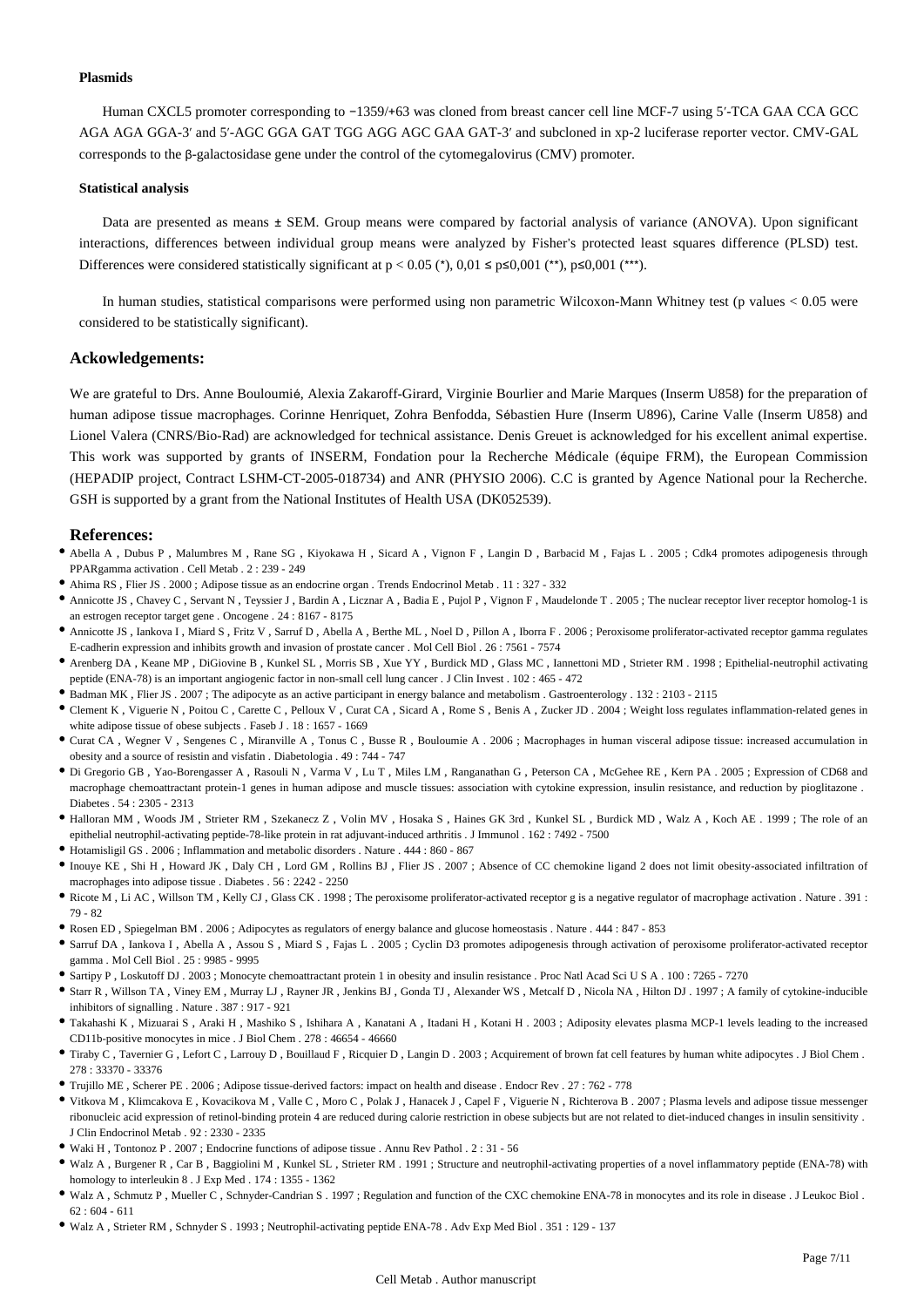- Weisberg SP , Hunter D , Huber R , Lemieux J , Slaymaker S , Vaddi K , Charo I , Leibel RL , Ferrante AW Jr . 2006 ; CCR2 modulates inflammatory and metabolic effects of high-fat feeding . J Clin Invest . 116 : 115 - 124
- Weisberg SP , McCann D , Desai M , Rosenbaum M , Leibel RL , Ferrante AW Jr . 2003 ; Obesity is associated with macrophage accumulation in adipose tissue . J Clin Invest . 112 : 1796 - 1808
- Wellen KE , Hotamisligil GS . 2005 ; Inflammation, stress, and diabetes . J Clin Invest . 115 : 1111 1119
- White JR , Lee JM , Young PR , Hertzberg RP , Jurewicz AJ , Chaikin MA , Widdowson K , Foley JJ , Martin LD , Griswold DE , Sarau HM . 1998 ; Identification of a potent, selective non-peptide CXCR2 antagonist that inhibits interleukin-8-induced neutrophil migration . J Biol Chem . 273 : 10095 - 10098
- Wislez M , Philippe C , Antoine M , Rabbe N , Moreau J , Bellocq A , Mayaud C , Milleron B , Soler P , Cadranel J . 2004 ; Upregulation of bronchioloalveolar carcinoma-derived C-X-C chemokines by tumor infiltrating inflammatory cells . Inflamm Res . 53 : 4 - 12
- Xu H , Barnes GT , Yang Q , Tan G , Yang D , Chou CJ , Sole J , Nichols A , Ross JS , Tartaglia LA , Chen H . 2003 ; Chronic inflammation in fat plays a crucial role in the development of obesity-related insulin resistance . J Clin Invest . 112 : 1821 - 1830
- Zlotnik A , Yoshie O , Nomiyama H . 2006 ; The chemokine and chemokine receptor superfamilies and their molecular evolution . Genome Biol . 7 : 243 -

#### CXCL5 is expressed by WAT resident macrophages

**A.** CXCL5 level was measured by ELISA assay in total protein extract of WAT, liver and muscle from 10-weeks-old C57Bl/6 mice (n=4 mice). \* p<0.05, \*\*, p<0.01, \*\*\*, p<0.001 here and in following figures or otherwise stated. **B.** WAT from 10-weeks-old C57Bl/6 mice (n=4 mice) were incubated in KRBH buffer for 1h, 3h, or 22h. At each time point, secreted CXCL5 in medium was analyzed by ELISA and normalized by DNA content in tissue. **C.** CXCL5 mRNA quantification by QPCR in different fractions of isolated human subcutaneous WAT as indicated. SVF: stromal vascular fraction. Quantification of mRNA was normalized by the expression level of rS9, here and in the following figures. **D**–**E.** Quantification of relative CXCL5 mRNA levels at the indicated times of 3T3-L1 (D) or human preadipocyte (E) differentiation in three independents experiments. **F.** aP2 mRNA expression was analyzed by quantitative RT-PCR on 3T3L1 adipocytes differentiated with or without recombinant mouse CXCL5 (50ng/ml). Values in (C), (D), (E) and (F), represent means of three independents experiments.

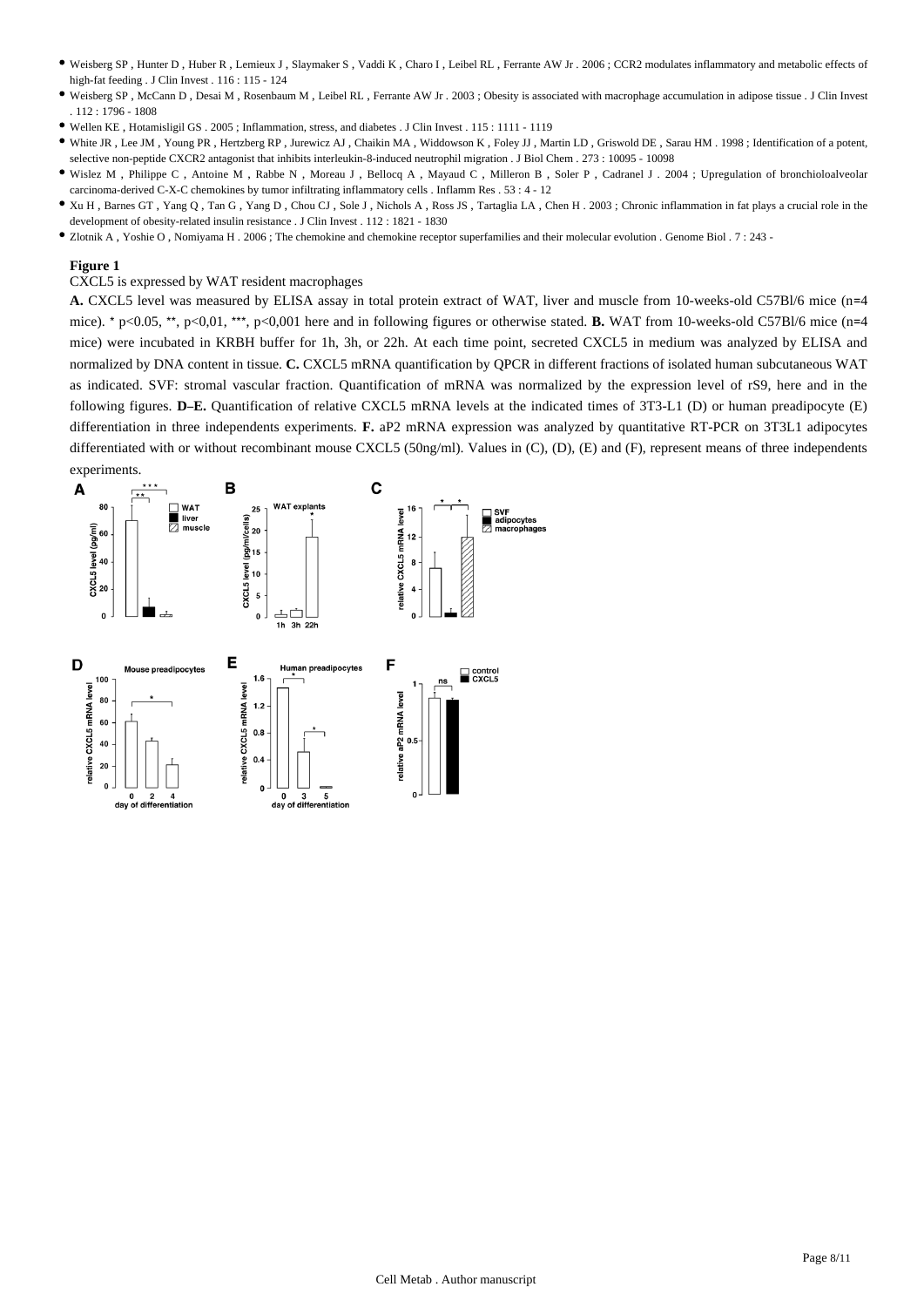#### Obesity increases CXCL5 release from WAT and CXCL5 systemic level

**A.** Quantification by ELISA methods of CXCL5 secretion by WAT explants from C57Bl/6 and db/db mice (n=3) after 6h in incubation media. Results were normalized by DNA content in tissue. **B.** Circulating CXCL5 levels were measured by ELISA methods in serum from male control C57Bl/6, db/db , ob/ob , and mice fed with a high fat diet (n=5). **C.** Circulating TNFα levels were measured by ELISA methods in serum from control C57Bl/6 mice and mice fed with a high fat diet (HFD) for 12 weeks (n=4). **D.** Quantification of CXCL5 concentration in serum, as measured by ELISA between normal lean (n=41) and obese patients (n=82). **E.** Quantification of CXCL5 concentration in serum, as measured by ELISA in response to body weight loss during a 4-week very low calorie diet (VLCD) in 24 obese patients.



# **Figure 3**

CXCL5 is involved in insulin resistance

**A.** Comparative expression of CXCR2 mRNA in WAT, liver and muscle from 6-month-old C57Bl/6 mice (n=3). **B.** 2-deoxy-glucose uptake in isolated soleus muscles from mice (n=3). Muscle strips were incubated with or without recombinant CXCL5 (100ng/ml) for 1h before stimulation with insulin (10<sup>-7</sup> M). **C.** Protein expression of phospho-Akt, and total Akt in whole cells lysates from isolated muscles (upper panel) described in (B) and from primary MEFs (lower panel) as analyzed by Western blotting with anti-phospho-Ser473-Akt and anti-Akt antibodies. Blot are representative of 3 independents experiments. **D.** Relative mRNA level of SOCS2 in primary MEFs treated or not with CXCL5 (300ng/ml) and cotreated with or without Jak2 inhibitor (AG490 50μM) or CXCR2 inhibitor (SB225002 10-6M). **E.** Protein expression of phospho-STAT5a/b and total STAT5 in whole cells lysates from primary MEFs treated with or without insulin (10-7M) and/or CXCL5 (300ng/ml) as analyzed by Western blotting with anti-phospho-Y694/Y699-STAT5a/b and anti-STAT5 antibodies. Blot are representative of 2 independents experiments **F.** Relative quantification of circulating CXCL5 concentration (fold) in mice (n=10 per group) after 12 days treatment with 20mg/Kg rosiglitazone (rosi) compared to non-treated mice (control). **G.** CXCL5 serum concentration is increased in obese patients with insulin resistance (n=30), compared to obese non-insulin resistant subjects (n=22). Insulin resistance status was assessed by the HOMA index (non IR: HOMA≤2.6; IR: HOMA≥2.6). **H.** Quantification of CXCL5 concentration in serum, as measured by ELISA between normal lean (n=9), lipodystrophic patients (n=12) and obese patients (n=11).

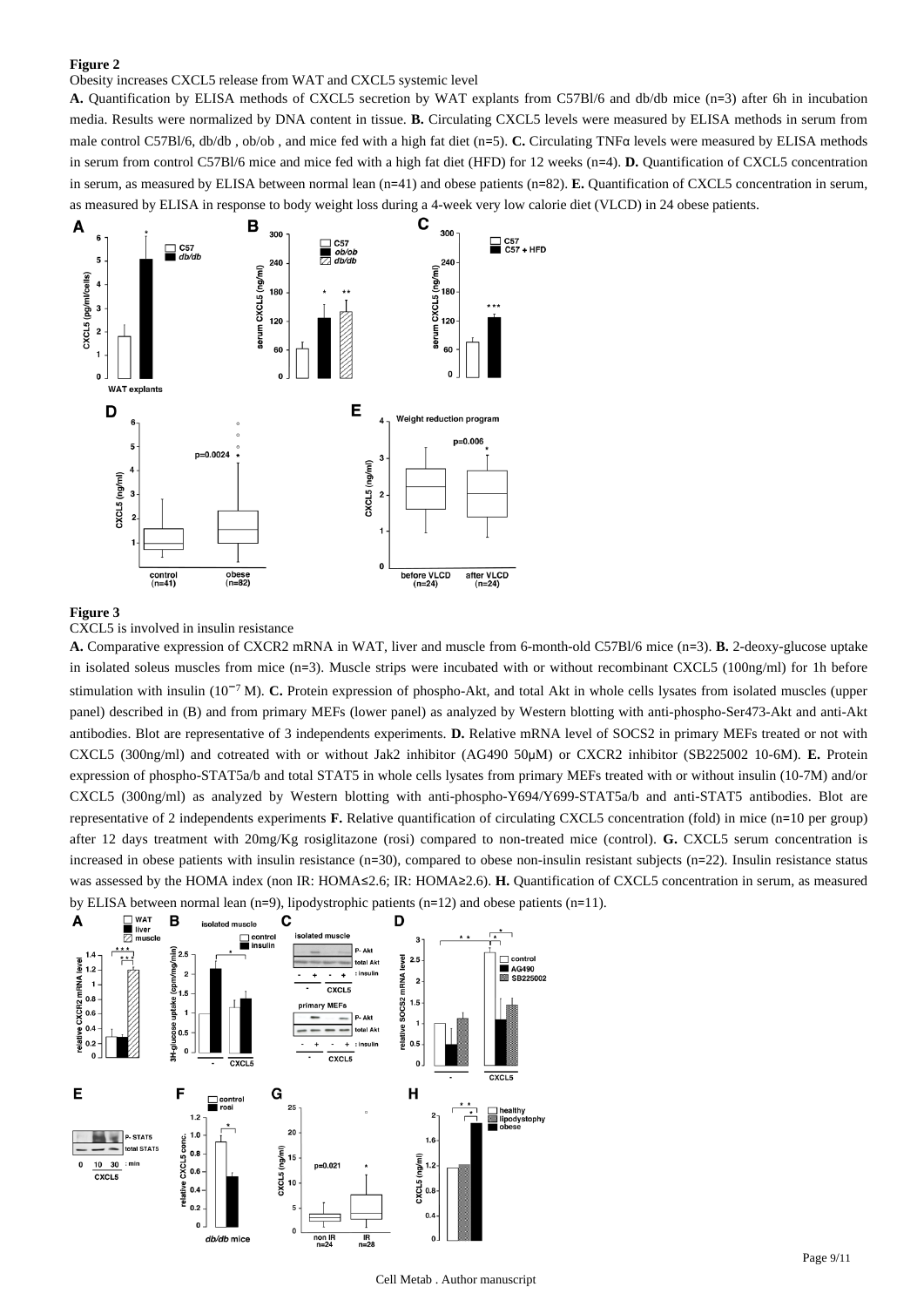# Inhibition of CXCL5 action in obese mice improves insulin sensitivity

**A**–**D.** Fasting glucose (A–B) and insulin (C–D) in 18-week-old obese HFD fed mice (A–C) and 9-weeks-old db/db mice (B–D) after 7 days of treatment with neutralizing antibody against CXCL5 (anti-CXCL5) or control IgG (cont IgG) (n=10 mice per group). **E**–**H.** Glucose clearance after intraperitoneal injection of insulin (0.75U/kg) (E–F)) or glucose (G–H) in animals treated with anti-CXCL5 or control IgG. For the graph E, F and G, glucose values are relative to initial glucose levels. Area under the curve was analyzed (AUC).



# **Figure 5**

# Inhibition of CXCR2 signaling improves insulin sensitivity

**A**–**B.** Fasting glucose (A) and insulin (B) in 18-week-old HFD fed mice after 9 days of treatment with CXCR2 antagonist, SB225002 (100mg/kg) or vehicle (n=10 mice per group). **C**–**D.** Glucose clearance after intraperitoneal injection of insulin (0.75U/kg) (C) or glucose (D) in animals treated with SB225002 or vehicle. Area under the curve was analyzed (AUC).